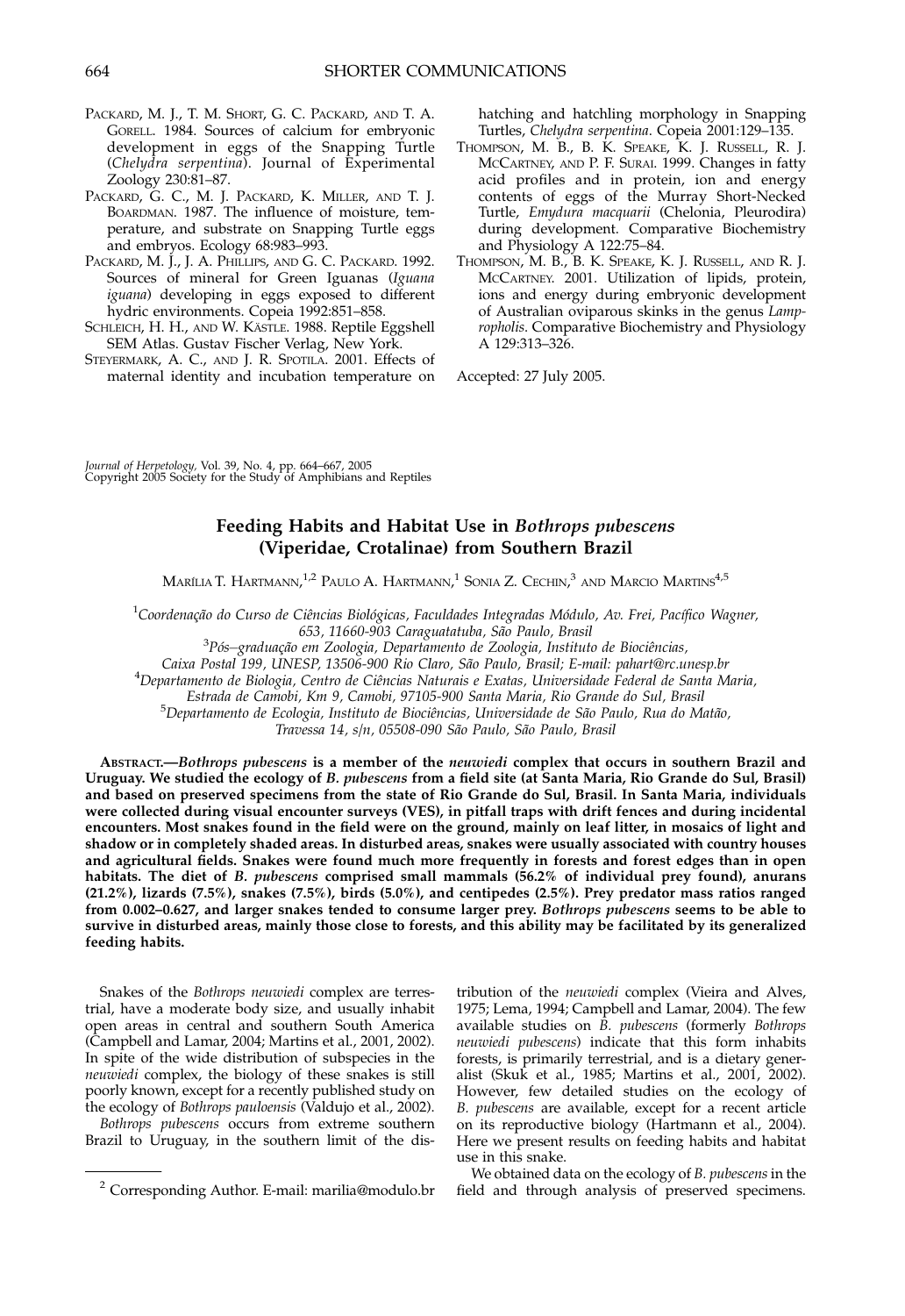TABLE 1. Prey of Bothrops pubescens from Rio Grande do Sul, southern Brazil.

| Prey<br>category/type | Prey identity           | Number of<br>records |
|-----------------------|-------------------------|----------------------|
| Centipedes            | unidentified centipedes | 2                    |
| Amphibians            | Leptodactylus ocellatus |                      |
|                       | Leptodactylus fuscus    | 2                    |
|                       | Leptodactylus gracilis  | 1                    |
|                       | Physalaemus cuvieri     | 1                    |
|                       | unidentified frogs      | 12                   |
| Lizards               | Tupinambis merianae     | 2                    |
|                       | Teius oculatus          | 1                    |
|                       | unidentified lizards    | 3                    |
| Snakes                | Oxhyrhopus rhombifer    | 1                    |
|                       | Tomodon dorsatus        | 1                    |
|                       | unidentified snakes     | 4                    |
| Birds                 | unidentified birds      |                      |
| Mammals               | Rodentia                | 44                   |
|                       | Marsupialia             |                      |

Field studies were conducted in the region of the Central Depression in the State of Rio Grande do Sul, municipality of Santa Maria (29°43'S, 53°42'W, elevation about 100 m), from March 1996 to March 1998. Individuals were collected during visual encounter surveys (VES), in pitfall traps (200 liters, about 1 m high buckets) with drift fence (three lines of 10 traps; see additional details in Cechin and Martins, 2000), and incidental encounters. VES were generally made by two people, in all habitat types available (grasslands, forest edges, and forests). Catch per unit effort was measured as the number of individual snakes per person-hours (p-h) of search (see Valdujo et al., 2002). VES were performed mainly during daytime (for logistical reasons): grasslands 590 p-h by day and 120 p-h at night, forest edges 574 p-h by day and 162 p-h at night, and forests 407 p-h by day and 92 p-h at night. For each snake found, we recorded (1) date and time of observation and (2) habitat. Some additional field information was obtained from people who inhabit the study site and the surrounding area and who collected specimens for us. All B. pubescens found were collected, preserved, and deposited in the collection of the Universidade Federal de Santa Maria (ZUFSM), Setor de Zoologia.

We obtained diet and morphometric data through the examination of 289 museum specimens in the following institutions: Pontificia Universidade Católica do Rio Grande do Sul (MCP), Universidade Federal de Santa Maria (ZUFSM), and Instituto Butantan (IB). We excluded any specimens previously maintained in captivity. We also recorded tail coloration in 60 juveniles to check whether the possession of a light tail (used to lure prey) was a variable character in juvenile B. pubescens (see Martins et al., 2002). Only specimens from Brazil (State of Rio Grande do Sul) were examined. This region is characterized by forests and high-elevation grasslands in the northern part of Rio Grande do Sul, and low-elevation grasslands with forest patches in the south (Brazil and Uruguay; Moreira and Costa, 1982). Temperature is highly variable throughout the year: January is the warmest month, with mean temperatures around  $25^{\circ}$ C, and July is the coldest month, with mean temperatures ranging

from 4–7°C (Inventário Florestal Nacional, Florestas Nativas-Rio Grande do Sul, Ministério da Agricultura, Brasília, Brazil, 1983).

We obtained data on feeding habits by examining the gut contents of each specimen, revealed through ventral incisions. For each specimen, we recorded snout–vent length (SVL), tail length (TL; both to the nearest 1 mm), body mass (to the nearest 0.5 g, after draining excess of preservative liquid), number of food items, and, whenever possible, the direction of ingestion of prey. When well preserved, prey items were weighed and their SVL or body length measured. Some food items were identified through comparison with preserved specimens from the same locality, housed in the UFSM collection. Any vestige of prey in the final portion of the gut was examined under a stereomicroscope. Fur, feathers, scales, bones, nails, and teeth were all used as evidence of prey type.

Sexual maturity was inferred through the analysis of gonads. Males were considered mature if they presented enlarged and opaque efferent ducts, whereas females were considered mature when bearing vitellogenic follicles larger than 8 mm and/or embryos in the oviduct (see Shine, 1977). Males and females with SVL above the smallest mature specimen were considered adults (Shine, 1977). Based on these data, we considered as adult those males with SVL larger than 380 mm and those females with SVL larger than 620 mm.

A total of 36 individuals of B. pubescens were obtained during visual searches ( $N = 19$ ), in pitfall traps  $(N = 9)$ , and by local collectors  $(N = 8)$ . All individuals observed during visual searches  $(N = 19)$  were on the ground, mainly on leaf litter. Most of these places were mosaics of light and shadow or completely shaded areas. In disturbed areas, snakes found by us and by local collectors were usually associated with country houses and agricultural fields. Of the nine snakes captured in pitfall traps, five were adult males, and four were juveniles.

Snakes were found much more frequently in habitats associated with forests (forests and forest edges) than in open habitats during VES (capture rates of 0.023 and 0.0 snake/p-h, respectively;  $\chi_1^2 = 62.97$ ,  $P < 0.001$ ). Capture rate was not significantly different between forest edges (0.018 snake/p-h) and forests (0.029 snake/p-h;  $\chi_1^2 = 0.14$ ,  $P = 0.705$ ).

Of 249 specimens examined, 80 (32.1%) contained prey or evidence of prey, in the gut (Table 1). The frequency of prey type was as follows: small mammals (56.2% of individual prey found); anurans (21.2%); lizards (7.5%); snakes (7.5%); birds (5.0%); and centipedes (2.5%). Only seven snakes had more than one prey item in the gut. Twenty-eight (80.0%) of 35 prey for which direction of ingestion could be detected were ingested head first. Feeding frequency was not different between juveniles and adults (Fisher exact test,  $P =$ 0.31), between adult males and adult females (Fisher exact test,  $P = 0.47$ ), or between mature and immature females (Fisher exact test,  $P = 0.32$ ). However, feeding frequency was lower in immature males than in adult males (Fisher exact test,  $P = 0.03$ ).

Prey predator mass ratios ranged from 0.002–0.627 (mean  $\pm$  SD = 0.159  $\pm$  0.165, N = 29). Prey mass was dependent on predator mass  $(F_{1,56} = 26.3; r^2 = 0.38;$  $P < 0.001$ ), that is, larger snakes tended to consume larger prey. Even so, large snakes did not appear to ignore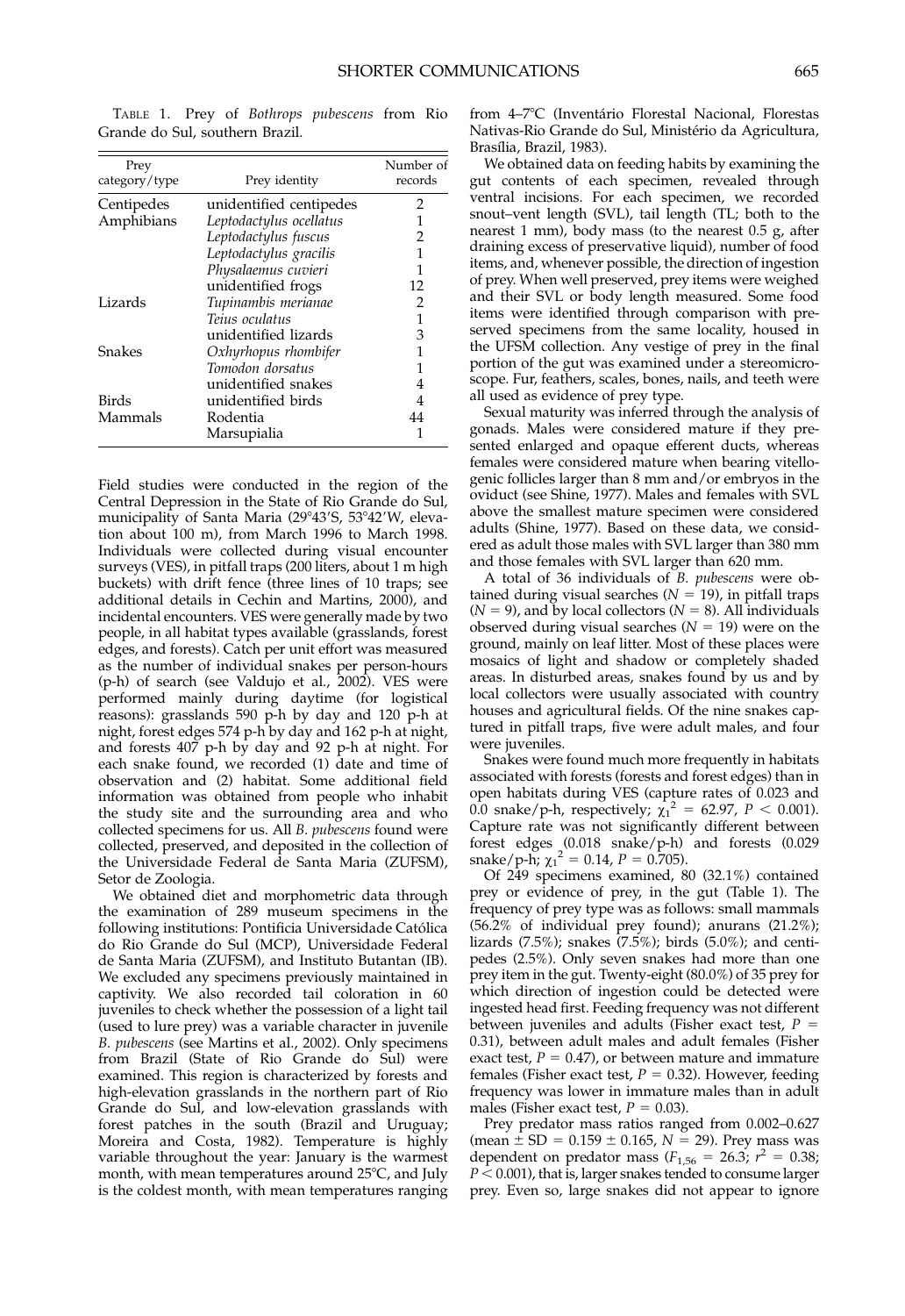

FIG. 1. Prey mass in relation to snake body mass in Bothrops pubescens ( $N = 29$ ) from Rio Grande do Sul, southern Brazil.

small prey (Fig. 1). There was no ontogenetic shift in relative prey mass (slope of the regression line not significantly different from one;  $(t_{27} = 0.36, N = 29, P >$ 0.05). Males and females consumed prey of similar mass ratios ( $Z_{27} = 0.102$ ,  $P = 0.918$ ).

The SVL of snakes that consumed ectothermic prey  $(527 \pm 174 \text{ mm}, N = 31)$  was slightly lower than the SVL of those that consumed endothermic prey (660  $\pm$ 179 mm,  $N = 49$ ;  $F_{1,29} = 4.0$ ;  $P = 0.054$ ; Fig. 2); therefore, there is some evidence for an ontogenetic shift in prey type in B. pubescens.

The minimum SVL of a snake with an endothermic prey in the gut was 350 mm, whereas the maximum SVL of a snake with an ectothermic prey in the gut was 795 mm (Fig. 2). Females consumed endotherms more frequently than males (26 and 14 endotherms, 11 and 16 ectotherms in females and males, respectively; Fisher exact test,  $P = 0.04$ .

All immature individuals examined exhibited a white tail tip. One juvenile was observed in the field coiled with its tail tip moving slowly, suggesting caudal luring behavior (390 mm SVL, with frog remains in the gut, ZUFSM 1129).

Our results indicate that B. pubescens is a terrestrial pitviper that inhabits mainly forests, forest edges and adjacent areas. In the few encounters of individuals in open areas the snakes were moving, perhaps between forest patches. Forest dwelling appears to be unique in B. pubescens because all other members of the neuwiedi complex inhabit open areas (Martins et al., 2001, 2002; Valdujo et al., 2002; pers. obs.). Observations of individual B. pubescens around human-altered habitat indicate that this snake is able to survive in disturbed areas, mainly those close to forests; other forestdwelling Bothrops colonize disturbed areas (Sazima, 1992; Oliveira and Martins, 2002). This ability may be facilitated by their generalized feeding habits (Martins et al., 2002) because habitat selection and food availability tend to be strongly correlated (Reinert, 1993). In fact, the main prey types of these snakes (mammals and frogs) are common in disturbed areas (pers. obs.). Thus, these species might not be as threatened by habitat alteration (see Marques et al., 2002) as some habitat specialists in the genus (e.g., Bothrops itapetiningae; M. Martins and R. J. Sawaya, unpubl. data).

As in many other Bothrops, B. pubescens has a generalized diet of small vertebrates and centipedes (Martins et al., 2002). Differences in the frequency of specific prey



FIG. 2. The occurrence of different prey categories in relation to snout–vent length in Bothrops pubescens  $(N = 80)$  from Rio Grande do Sul, southern Brazil.

types between species of Bothrops may simply be an artifact of local prey availability in the habitats in which they occur (Martins et al., 2002). In the B. neuwiedi complex, B. pubescens feeds more frequently on anurans (21.1% of prey found) than B. pauloensis (14.0%), which feeds more frequently on lizards (25%, Valdujo et al., 2002; 7.4% in B. pubescens). The later subspecies occurs in dry Cerrado habitats where lizards are common (Valdujo et al., 2002), whereas B. pubescens inhabits mostly forests, where frogs are more common than in dry areas. Similar differences in diet as a result of prey availability may occur with other prey types, such as small mammals.

An ontogenetic shift in diet, mainly from ectothermic prey (frogs and lizards) to endothermic prey (mammals), is common in Bothrops (Martins et al., 2002) and occurs in B. pubescens. This shift may reflect size differences among ectothermic and endothermic prey: juveniles may not feed on mammals simply because these prey are relatively large compared to lizards and frogs (Martins et al., 2002). Alternatively, variations in chemoreceptive preferences during development (see Mushinsky and Lotz, 1980) or in prey searching behavior, could result in different encounter rates for different prey types (Macias Garcia and Drummond, 1988). Ontogenetic changes in diet may also be related to the loss of caudal luring in adults of most crotaline snakes (Heatwole and Davison, 1976; Martins et al., 2002).

A greater consumption of endotherms by female B. pubescens may be an energetic or functional consequence of their large size. Females can reach approximately 1300 mm SVL, whereas males attain approximately 950 mm SVL. Similar dietary results were observed for other Bothrops (e.g., Bothrops moojeni, Nogueira et al., 2003; Bothrops atrox, M. E. Oliveira and M. Martins, unpubl. data), perhaps for the same reason. However, this sexual difference in diet was not observed in Bothrops pauloensis, another form of the neuwiedi complex (Valdujo et al., 2002). In relation to the only other well-studied form in the neuwiedi complex, B. pauloensis (Valdujo et al., 2002), feeding biology and habitat use of B. pubescens shows some similarities (e.g., a generalized diet with ontogenetic shift in prey types) as well as some differences (e.g., sexual differences in prey type in the latter and its lack in the former; the use of forests by the latter and dry, open areas by the former).

Acknowledgments.—We are grateful to S. Mullin and an anonymous reviewer for useful suggestions on an